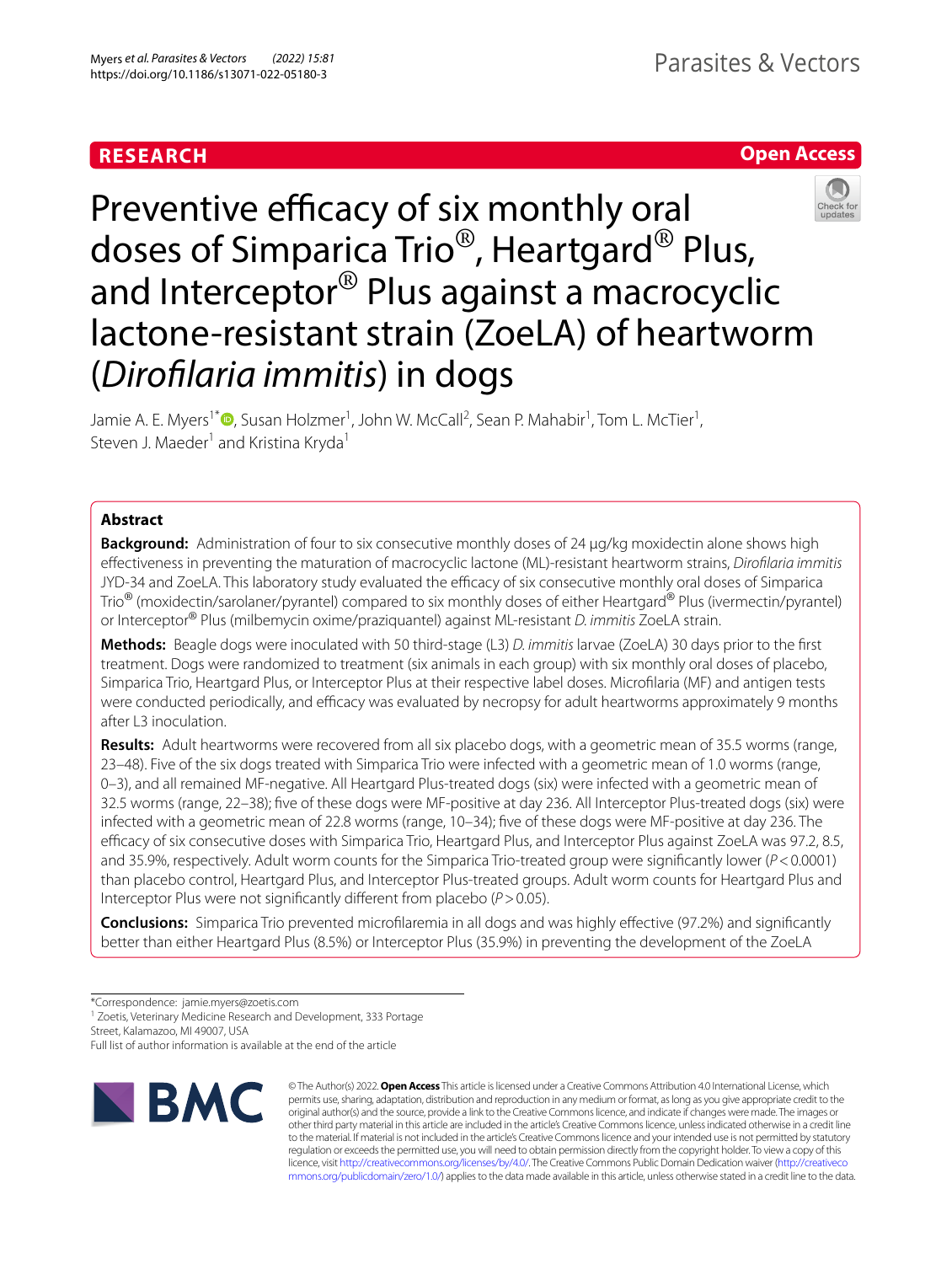ML-resistant heartworm strain when administered for six consecutive months in this comparative laboratory efficacy study.

**Keywords:** Canine, *Diroflaria immitis*, Heartworm, Simparica Trio®, Heartgard® Plus, Interceptor® Plus, Laboratory study, Macrocyclic lactone, Moxidectin, Resistance

## **Background**

The filarial nematode *Dirofilaria immitis*, transmitted by mosquitoes, causes heartworm disease in dogs*.* Because *D. immitis* adults reside in the dogs' pulmonary artery and heart, infections can cause life-threatening and severe cardiopulmonary disease [\[1](#page-8-0)].

With higher prevalence in warmer climates, canine heartworm disease is a global concern with more than 60 diferent species of mosquitoes capable of carrying this parasite  $[1]$  $[1]$ . The distribution of heartworm appears to be expanding globally, likely due to climate changes, that are allowing for the expansion of mosquito vectors in density, distribution, and seasonality, and increasing pet travel [\[2](#page-8-1), [3\]](#page-8-2).

The only drug widely available and highly effective in the prevention of canine heartworm disease belongs to the macrocyclic lactone (ML) class of anthelmintics [\[4](#page-8-3)]. Likely working in concert with the canine immune system, MLs kill the immature third (L3) and fourth (L4) larval stages, preventing the development of the adult *D. immitis* [\[5](#page-8-4)]. Failure to strictly comply with the approved label directions of ML heartworm preventives can result in a lack of efficacy (LOE)  $[4]$  $[4]$ . Recently, there has been growing concern, as at least 16 diferent feld isolates collected from dogs in the United States, primarily concentrated in the Lower Mississippi River Valley (LMRV), have been identifed as having genotypic and/or phenotypic resistance to MLs  $[4, 20]$  $[4, 20]$  $[4, 20]$ . When tested in preventive laboratory efficacy studies, some of these strains have demonstrated dramatic reductions in preventive efficacy for heartworm, making LOE due to ML resistance a growing concern  $[4, 7, 8, 21]$  $[4, 7, 8, 21]$  $[4, 7, 8, 21]$  $[4, 7, 8, 21]$  $[4, 7, 8, 21]$  $[4, 7, 8, 21]$ .

Moxidectin, an ML available in heartworm prevention products globally, demonstrates 100% efficacy in studies utilizing ML-susceptible *D. immitis* strains [[4\]](#page-8-3). The pharmacokinetic properties of moxidectin along with its high degree of lipophilicity, which results in superior bioavailability, make it an attractive compound, either as a stand-alone or in a combination endectocide, for use as a heartworm preventive in the face of emerging resistance [\[11](#page-8-9)]. Against ML-resistant *D. immitis*, increasing the oral monthly moxidectin dosage from  $3 \mu g/kg$  (the original approved oral dose for heartworm prevention) to 24 µg/kg of moxidectin and increasing the consecutive number of monthly administered doses has been shown to improve its efficacy  $[4, 10]$  $[4, 10]$  $[4, 10]$ . Moxidectin at 0.5 mg/kg is also efective in an extended-release injectable form against ML-resistant strains [\[10](#page-8-10)]. A new oral chewable tablet Simparica Trio® utilizes this increased moxidectin dosage (ranging from 24 to 48 µg/kg) in combination with the ectoparasiticide sarolaner and the nematodicide pyrantel. While the oral point dosage of moxidectin alone at 24 µg/kg has been tested against ML-resistant heartworm strains [[9\]](#page-8-11), the commercial dosage of Simparica Trio has not been tested previously.

The study presented herein compared the preventive efficacy of six consecutive monthly doses of Simparica Trio® to six consecutive monthly doses of Heartgard® Plus (ivermectin/pyrantel) or Interceptor® Plus (milbemycin oxime/praziquantel) administered orally against the confrmed ML-resistant *D. immitis* ZoeLA strain.

# **Methods**

## **Design**

This negative-controlled, comparative, masked, randomized laboratory study was conducted in accordance with the International Cooperation on Harmonisation of Technical Requirements for Registration of Veterinary Medicinal Products (VICH) guidelines [[12,](#page-8-12) [13](#page-8-13)].

Treatment assignments were masked to personnel that made efficacy or safety assessments, including clinical observations, physical exams, L3 inoculation, treatment administration, and necropsy with adult *D. immitis* recovery.

The study design is summarized in Table [1](#page-2-0).

#### **Animals**

A total of 24 purpose-bred beagles, individually identifed by ear tattoo or microchip, were used. Six dogs, both males and females, were in each treatment group (T01–T04). Dogs were 6 months old and negative for adult *D. immitis* antigen and blood microflariae (MF) at the time of *D. immitis* L3 inoculation. On day 0, at the frst treatment administration, body weight ranged from 7.2 to 11.3 kg. All dogs were assessed by a veterinarian as being in good health at the time of enrollment based on physical examination. No dog had received any monthly administered ML-containing product within 90 days prior to the start of the study or had ever received ProHeart® 6 or ProHeart® 12 (moxidectin; Zoetis, Parsippany, NJ, USA) during their lifetime.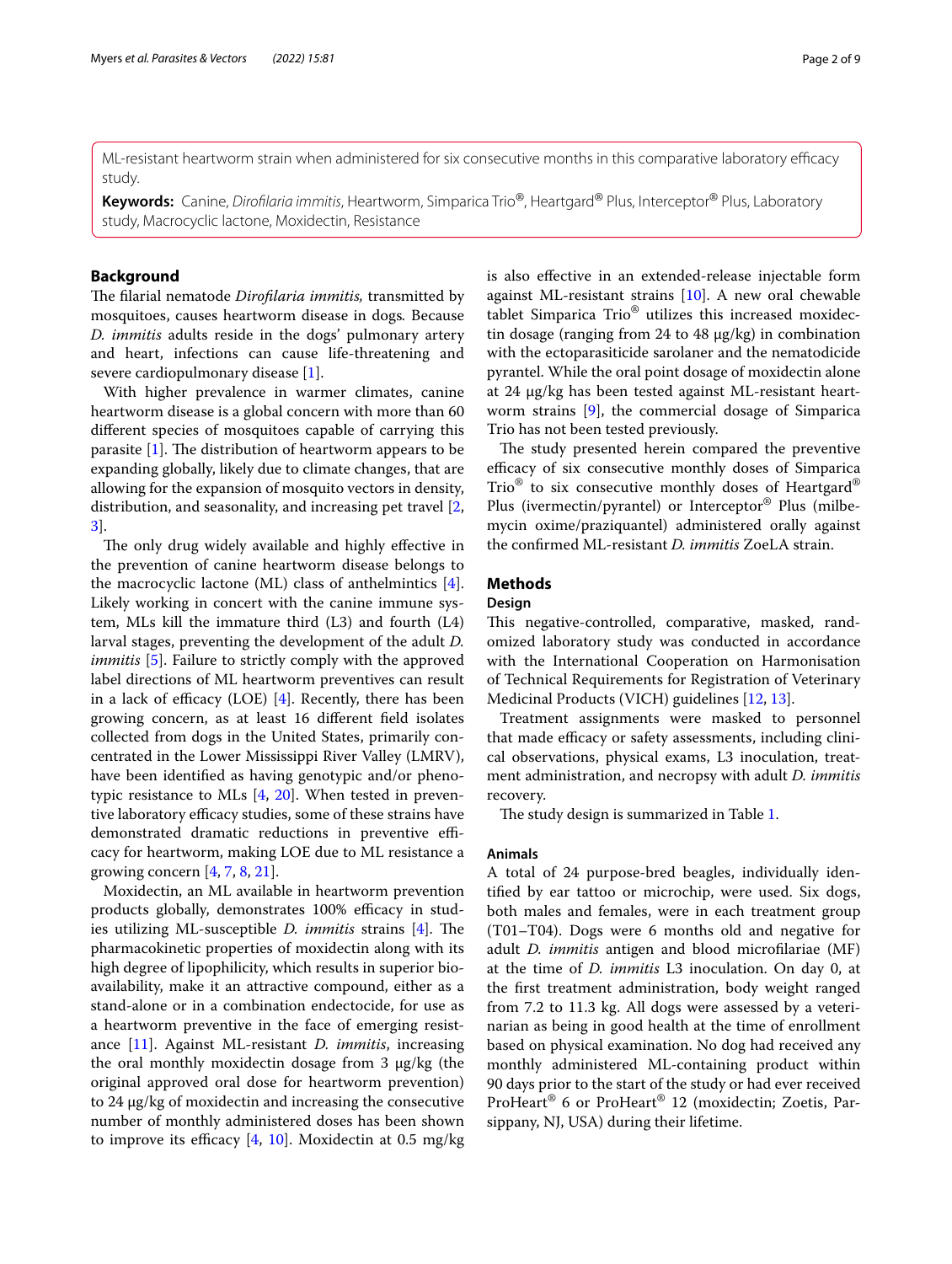| Group           | Treatment                       | Oral dosage <sup>b</sup> | No. of dogs Day of L3 | D. immitis inoculation <sup>a</sup> | Days of treatment                               | Days of blood<br>microfilariae and adult<br>D. <i>immitis</i> antigen<br>testing | Day of necropsy and<br>adult <i>D. immitis</i> worm<br>recovery |
|-----------------|---------------------------------|--------------------------|-----------------------|-------------------------------------|-------------------------------------------------|----------------------------------------------------------------------------------|-----------------------------------------------------------------|
| <b>T01</b>      | Placebo control na              |                          | 6                     | -30                                 | 0, 30, 60, 90, 120, 150 -63, -35, 60, 180, 210, |                                                                                  | 241                                                             |
| T <sub>02</sub> | Simparica Trio                  | Label dosing 6           |                       |                                     |                                                 | 236                                                                              |                                                                 |
| <b>T03</b>      | Heartgard Plus                  | Label dosing 6           |                       |                                     |                                                 |                                                                                  |                                                                 |
| T04             | Interceptor Plus Label dosing 6 |                          |                       |                                     |                                                 |                                                                                  |                                                                 |

<span id="page-2-0"></span>Table 1 Efficacy of Simparica Trio<sup>®</sup> against ML-resistant heartworms compared to Heartgard® Plus or Interceptor® Plus: study design

a Each dog was inoculated with 50 infective L3 of *D. immitis* (ZoeLA isolate)

 $^{\rm b}$  Simparica Trio (minimum of 24 µg/kg moxidectin $+1.2$  mg/kg sarolaner $+5$  mg/kg pyrantel), Heartgard Plus (minimum of 6 µg/kg ivermectin $+5$  mg/kg pyrantel) and Interceptor Plus (minimum of 500 µg/kg milbemycin) oxime +5 mg/kg praziquantel) administered at their approved dosages according to their commercial label directions

All dogs were housed indoors within a mosquitoproof facility in compliance with accepted animal welfare guidance and legislation, with two dogs in each pen. Dogs were acclimated at the facility for 63 days prior to L3 inoculation and maintained under standard environmental conditions with environmental enrichment and social interactions provided. Dogs had ad libitum access to water and were fed an appropriate canine commercial maintenance diet. Throughout the study, dogs were observed at least once daily for general health.

#### *Diroflaria immitis* **strain**

The *D. immitis* ZoeLA strain used in this study was derived from an isolate collected from a naturally infected dog in Louisiana in June of 2013. The isolate was validated as an infective strain through positive heartworm antigen test results, the diagnosis of circulating MF, and adult worm recovery in recipient animals following inoculation of L3 that were derived directly from MF obtained from the original field case. This *D. immitis* strain has been demonstrated to be resistant to MLs [\[4](#page-8-3), [8,](#page-8-7) [10\]](#page-8-10).

## *Diroflaria immitis* **L3 inoculations**

Using previously described techniques, the L3 were harvested from infected *Aedes aegypti* mosquitoes [\[15](#page-8-14)] that were reared and maintained at Zoetis (Kalamazoo, MI, USA) for use in inoculations.

Fifty viable L3 were administered to each dog by subcutaneous injection in the inguinal region on day 0, 30 days prior to the frst treatment dosing.

#### **Randomization and treatments**

Animals were randomly assigned to pens and treatments using a randomized complete block design based on day -3 body weights and pen location. Pairs of animals

of the same sex were formed after sorting animals by body weight within sex. Pairs were then ranked by average body weight across sex, and blocks of four pairs were formed. Pens were assigned to blocks so that four neighboring pens occurred in each block. Pairs within a block were then randomized to treatment groups and to pens within blocks. The experimental unit for treatment was the pen.

Treatments were administered to all groups on days 0, 30, 60, 90, 120, and 150. Dogs in the placebo group (T01) were administered an empty hydroxypropyl methylcellulose (HPMC) capsule on days 0, 30, 60, 90, 120, and 150. The respective test materials were administered to dogs in the Simparica Trio (T02), Heartgard Plus (T03), or Interceptor Plus (T04) groups.

Simparica Trio was provided by Zoetis in commercial packaging, while Interceptor Plus chewable tablets and Heartgard Plus chewables were obtained from a commercial supplier. Treatments were administered according to their approved commercial dosing instructions, which resulted in dogs being treated with Simparica Trio receiving 24-44.9 µg/kg moxidectin, with Heartgard Plus receiving 6.2–11.8 µg/kg ivermectin, and with Interceptor Plus receiving 0.5–1.0 mg/kg milbemycin oxime, with the exception of three doses. Two dogs in the Simparica Trio group and one dog in the Heartgard Plus group were inadvertently underdosed only on day 60. These dogs received 50% of the intended commercial dose and 96.3–99.2% of the minimum dose (expanding the dose range to 23.1–44.9 µg/kg moxidectin) and 93.3% of the minimum dose (expanding the dose range to 5.6– 11.8 µg/kg ivermectin) per product labeling for the Simparica Trio-treated dogs and Heartgard Plus-treated dog, respectively.

Within 3 days prior to each treatment administration, body weights were obtained to use for dose calculations. Prior to dosing, feed was withheld overnight and until at least 4 h after treatment administration. All doses were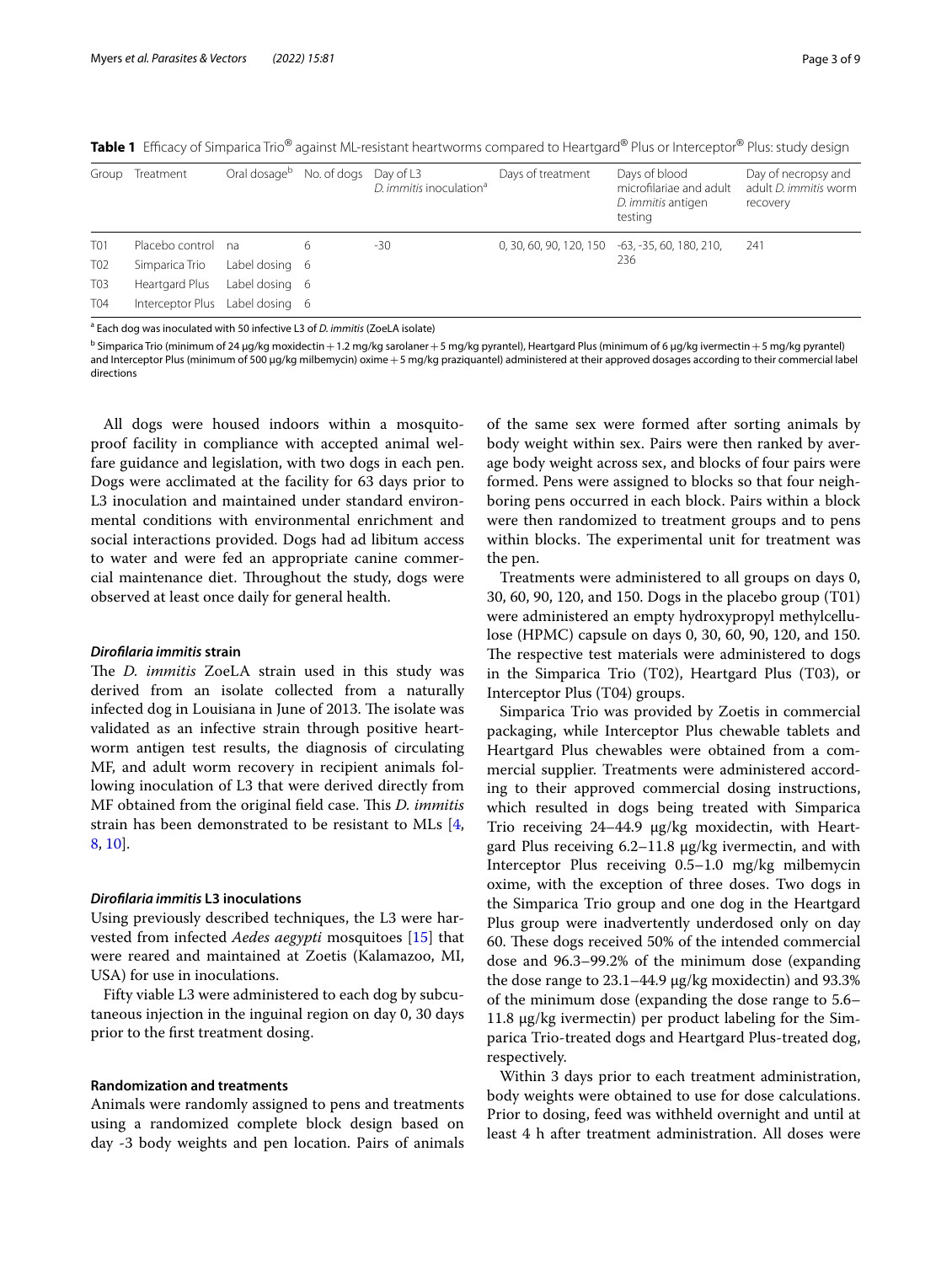| Treatment group                | Days of treatment       | Individual     | Day-35 |                      | Day 60 |                      | Day 180                  |                      | Day 210          |                  | Day 236                                                                                                                                                                                                                                                                                                                                                                                                                                                                                                                                                                                                                                                                                                                                                                                                                                                                                      |                  |
|--------------------------------|-------------------------|----------------|--------|----------------------|--------|----------------------|--------------------------|----------------------|------------------|------------------|----------------------------------------------------------------------------------------------------------------------------------------------------------------------------------------------------------------------------------------------------------------------------------------------------------------------------------------------------------------------------------------------------------------------------------------------------------------------------------------------------------------------------------------------------------------------------------------------------------------------------------------------------------------------------------------------------------------------------------------------------------------------------------------------------------------------------------------------------------------------------------------------|------------------|
|                                |                         |                | Ag     | $\mathsf{MF}\xspace$ | Ag     | $\mathsf{MF}\xspace$ | $Ag$                     | $\mathsf{MF}\xspace$ | Ag               | MF               | $Ag$                                                                                                                                                                                                                                                                                                                                                                                                                                                                                                                                                                                                                                                                                                                                                                                                                                                                                         | MF               |
| Placebo                        | 0, 30, 60, 90, 120, 150 | $\mathbf{1}$   |        |                      |        |                      |                          | $^{+}$               | $\boldsymbol{+}$ |                  | $\boldsymbol{+}$                                                                                                                                                                                                                                                                                                                                                                                                                                                                                                                                                                                                                                                                                                                                                                                                                                                                             | $\boldsymbol{+}$ |
|                                |                         | $\overline{2}$ |        |                      |        |                      |                          | $^{+}$               |                  |                  | $^{+}$                                                                                                                                                                                                                                                                                                                                                                                                                                                                                                                                                                                                                                                                                                                                                                                                                                                                                       |                  |
|                                |                         | 3              |        |                      |        |                      | $^{+}$                   | $^{+}$               | $^{+}$           | $+$              | $+$                                                                                                                                                                                                                                                                                                                                                                                                                                                                                                                                                                                                                                                                                                                                                                                                                                                                                          |                  |
|                                |                         | $\overline{4}$ |        |                      |        |                      | $^{+}$                   |                      | $^{+}$           |                  | $^{+}$                                                                                                                                                                                                                                                                                                                                                                                                                                                                                                                                                                                                                                                                                                                                                                                                                                                                                       |                  |
|                                |                         | 5              |        |                      |        |                      | $^{+}$                   |                      |                  | $+$              | $+$                                                                                                                                                                                                                                                                                                                                                                                                                                                                                                                                                                                                                                                                                                                                                                                                                                                                                          | $^{+}$           |
|                                |                         | 6              |        |                      |        |                      | $^{+}$                   | $^{+}$               |                  | $+$              | $+$                                                                                                                                                                                                                                                                                                                                                                                                                                                                                                                                                                                                                                                                                                                                                                                                                                                                                          | $^{+}$           |
| Simparica Trio <sup>®a</sup>   | 0, 30, 60, 90, 120, 150 | 1              |        |                      |        |                      |                          |                      |                  |                  | $\left[ -\right] % \begin{minipage}[b]{.45\linewidth} \centering \includegraphics[width=\textwidth]{figs/fig_4-1} \caption{The number of times of the number of times in the right, the number of times in the right, the number of times in the right, the number of times in the right, the number of times in the right, the number of times in the right, the number of times in the right, the number of times in the right, the number of times in the right, the number of times in the right, the number of times in the right, the number of times in the right, the number of times in the right, the number of times in the right, the number of times in the right, the number of times in the right, the number of times in the right, the number of times in the right, the number of times in the right, the number of times in the right, the number of times in the right,$ |                  |
|                                |                         | 2 <sup>1</sup> |        |                      |        |                      |                          |                      | $^{+}$           |                  | $\! + \!$                                                                                                                                                                                                                                                                                                                                                                                                                                                                                                                                                                                                                                                                                                                                                                                                                                                                                    |                  |
|                                |                         | 3              |        |                      |        |                      |                          |                      |                  |                  |                                                                                                                                                                                                                                                                                                                                                                                                                                                                                                                                                                                                                                                                                                                                                                                                                                                                                              |                  |
|                                |                         | 4 <sup>1</sup> |        |                      |        |                      | $\overline{\phantom{0}}$ |                      |                  |                  | $\left[ -\right] % \begin{minipage}[b]{.45\linewidth} \centering \includegraphics[width=\textwidth]{figs/fig_4-1} \caption{The number of times in the left and right.} \label{fig:fig_4-1} \end{minipage}% \begin{minipage}[b]{.45\linewidth} \centering \includegraphics[width=\textwidth]{figs/fig_4-1} \caption{The number of times in the right and right.} \label{fig:fig_4-1} \end{minipage}% \begin{minipage}[b]{.45\linewidth} \centering \includegraphics[width=\textwidth]{figs/fig_4-1} \caption{The number of times in the right and right.} \label{fig:fig_4-1} \end{minipage}% \caption{The number of times in$                                                                                                                                                                                                                                                                | -                |
|                                |                         | 5              |        |                      |        |                      |                          |                      |                  |                  | $[ - ] % \centering % {\includegraphics[width=0.9\textwidth]{images/TrDiS/NR_WM1.png} } % \caption{The figure shows the number of parameters of the estimators in the right hand side.} \label{TrDiS/NR_WM1} %$                                                                                                                                                                                                                                                                                                                                                                                                                                                                                                                                                                                                                                                                              |                  |
|                                |                         | 6              |        |                      |        |                      |                          |                      | $^{+}$           |                  | $+$                                                                                                                                                                                                                                                                                                                                                                                                                                                                                                                                                                                                                                                                                                                                                                                                                                                                                          |                  |
| Heartgard® Plusb               | 0, 30, 60, 90, 120, 150 | $\mathbf{1}$   |        |                      |        |                      | $^{+}$                   | $^{+}$               | $\boldsymbol{+}$ | $\boldsymbol{+}$ | $+$                                                                                                                                                                                                                                                                                                                                                                                                                                                                                                                                                                                                                                                                                                                                                                                                                                                                                          | $^{+}$           |
|                                |                         | $\overline{2}$ |        |                      |        |                      |                          |                      | $^{+}$           |                  | $+$                                                                                                                                                                                                                                                                                                                                                                                                                                                                                                                                                                                                                                                                                                                                                                                                                                                                                          | $^{+}$           |
|                                |                         | 3              |        |                      |        |                      | $^{+}$                   |                      | $\boldsymbol{+}$ | $+$              | $^{+}$                                                                                                                                                                                                                                                                                                                                                                                                                                                                                                                                                                                                                                                                                                                                                                                                                                                                                       |                  |
|                                |                         | $\overline{4}$ |        |                      |        |                      | $^{+}$                   | $^{+}$               | $^{+}$           | $+$              | $+$                                                                                                                                                                                                                                                                                                                                                                                                                                                                                                                                                                                                                                                                                                                                                                                                                                                                                          |                  |
|                                |                         | 5              |        |                      |        |                      |                          |                      | $^{+}$           |                  | $+$                                                                                                                                                                                                                                                                                                                                                                                                                                                                                                                                                                                                                                                                                                                                                                                                                                                                                          | $^{+}$           |
|                                |                         | 6              |        |                      |        |                      | $^{+}$                   | $^{+}$               |                  |                  | $^{+}$                                                                                                                                                                                                                                                                                                                                                                                                                                                                                                                                                                                                                                                                                                                                                                                                                                                                                       | —                |
| Interceptor® Plus <sup>c</sup> | 0, 30, 60, 90, 120, 150 | $\mathbf{1}$   |        |                      |        |                      |                          | $^{+}$               |                  | $\boldsymbol{+}$ | $\boldsymbol{+}$                                                                                                                                                                                                                                                                                                                                                                                                                                                                                                                                                                                                                                                                                                                                                                                                                                                                             |                  |
|                                |                         | $\overline{2}$ |        |                      |        |                      |                          | $^{+}$               | $^{+}$           | $\boldsymbol{+}$ | $+$                                                                                                                                                                                                                                                                                                                                                                                                                                                                                                                                                                                                                                                                                                                                                                                                                                                                                          |                  |
|                                |                         | 3              |        |                      |        |                      | $^{+}$                   | $^{+}$               | $+$              | $+$              | $^{+}$                                                                                                                                                                                                                                                                                                                                                                                                                                                                                                                                                                                                                                                                                                                                                                                                                                                                                       | $^{+}$           |
|                                |                         | 4              |        |                      |        |                      | $^{+}$                   |                      | $^{+}$           | $+$              | $^{+}$                                                                                                                                                                                                                                                                                                                                                                                                                                                                                                                                                                                                                                                                                                                                                                                                                                                                                       | $^{+}$           |
|                                |                         | 5              |        |                      |        |                      | $^{+}$                   | $^{+}$               | $^{+}$           | $^{+}$           | $^{+}$                                                                                                                                                                                                                                                                                                                                                                                                                                                                                                                                                                                                                                                                                                                                                                                                                                                                                       | $^{+}$           |
|                                |                         | 6              |        |                      |        |                      | $^{+}$                   | $+$                  | $^{+}$           |                  | $^{+}$                                                                                                                                                                                                                                                                                                                                                                                                                                                                                                                                                                                                                                                                                                                                                                                                                                                                                       |                  |

<span id="page-3-0"></span>**Table 2** Adult *D. immitis* antigen and microflariae test results (ZoeLA strain)

<sup>a</sup> Simparica Trio (24 µg/kg moxidectin + 1.2 mg/kg sarolaner + 5 mg/kg pyrantel) was administered according to commercial label direction, which resulted in the administration of {23.1}}25.0-44.9 µg/kg of moxidectin

<sup>b</sup> Heartgard Plus (6 µg/kg ivermectin + 5 mg/kg pyrantel) administered according to commercial label directions, which resulted in administration of {5.62<del>}</del>} 6.2–11.8 µg/kg of ivermectin

c Interceptor Plus (500 µg/kg milbemycin oxime+5 mg/kg praziquantel) administered according to commercial label directions, which resulted in administration of 0.5–1.0 mg/kg milbemycin oxime

ⱡ Designates individuals that were mis-dosed and altered dosing outside of commercial labeling that resulted

Brackets [] indicate samples heat-treated and adult heartworm antigen tests conducted again that were negative after heat treatment

Ag, adult *D. immitis* antigen test; MF, *D. immitis* microfilariae test; Min, minimum; − negative, + positive

administered orally. After dosing, each dog was observed for several minutes for evidence that treatment was swallowed, and approximately 2 h after the dosing event for evidence of regurgitation or emesis. Dogs were housed individually for 1 week post-dose for observation.

# **Blood microflariae and adult** *D. immitis* **antigen testing**

On days -63, -35, 60, 180, 210, and 236, blood was collected from each dog to examine for blood MF and adult *D. immitis* antigen testing. Blood collected on days -63, -35, and 60 was tested to reveal *D. immitis* infection pre-existing prior to experimental inoculation, while testing of blood obtained on days 180, 210, and 236 was conducted to reveal *D. immitis* infection from the experimental L3 inoculation.

The DiroCHEK® Heartworm Antigen Test Kit (Zoetis), a commercially available test kit, was used for *D. immitis* antigen detection, and blood MF examination used the previously described modifed Knott's procedure [\[5](#page-8-4)]. All samples negative for *D. immitis* antigen from day 236 were heat-treated and the antigen testing was repeated [[6\]](#page-8-15).

## **Health observations**

Twice daily, general health observations were made for each dog except on dosing days and on days that physical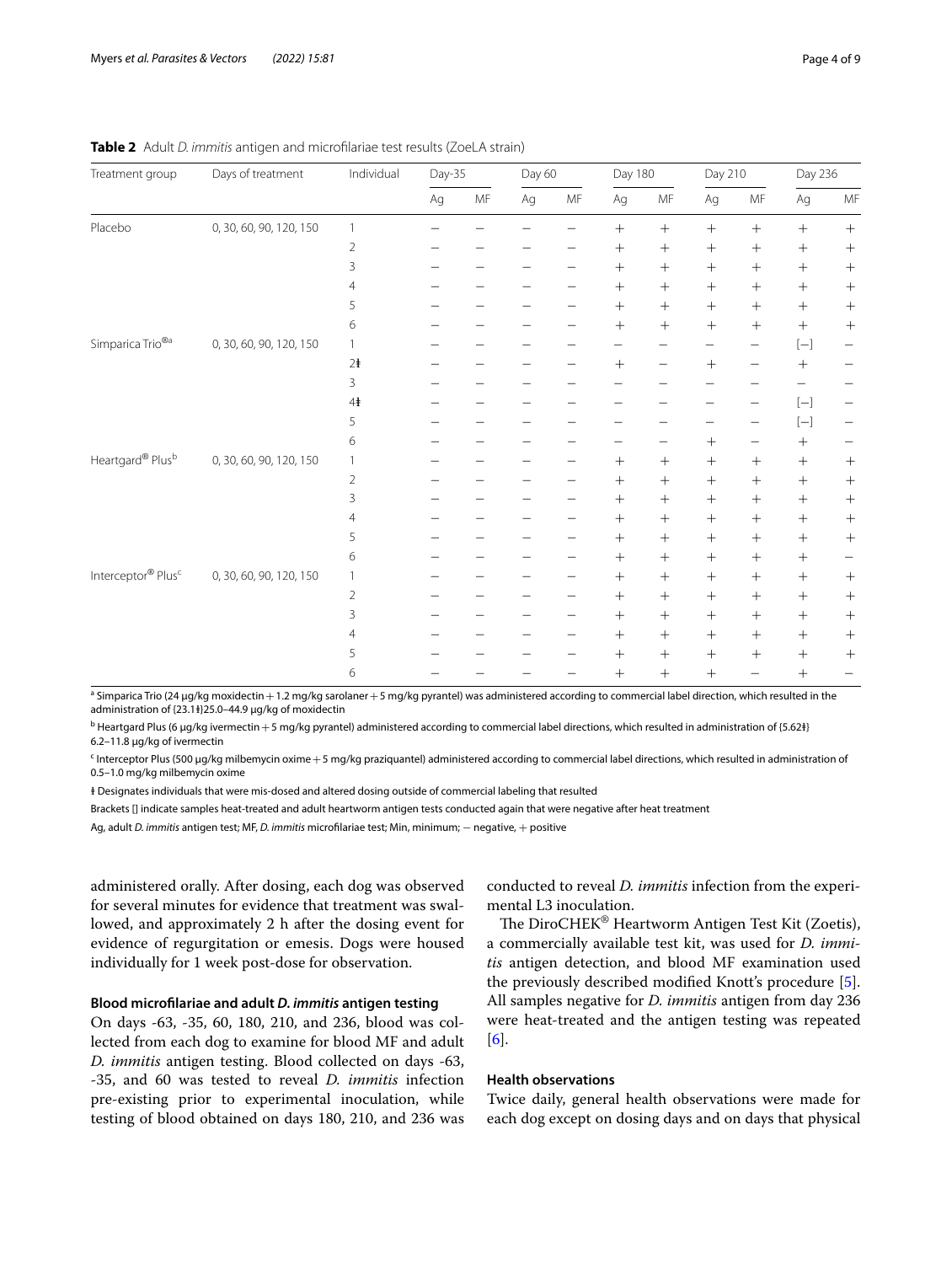examinations were performed (63 and 32 days prior to L3 inoculation and just prior to euthanasia). Prior to and at 1, 3, 6, and 24 h after each dose administration directed clinical observations were made for each dog. Dogs were housed individually for 1 week after treatments to facilitate health observations.

#### **Necropsy and adult** *D. immitis* **worm recovery**

On day 241 all dogs were humanely euthanized with a pentobarbital euthanasia solution administered intravenously according to the approved label directions with 1 ml of heparin added to prevent blood coagulation in the heart and lungs during dissection for worm recovery. In order to locate adult *D. immitis,* peritoneal and pleural cavities were examined, cranial and caudal vena cavae were clamped, and cardiopulmonary organs were removed. Examination during and after dissection of the precava, right ventricle, right atrium, and pulmonary arteries (including those with intrapulmonary coursing) was conducted. All adult worms recovered were classifed as female or male and as either dead (abnormal in motility and appearance) or alive (all worms not ftting the dead defnition) as previously described [\[16](#page-8-16)]. Order of euthanasia and necropsy for dogs was randomly assigned.

### **Statistical analysis**

The primary endpoint was the total (live  $+$  dead) worm count. The pen was the experimental unit. A general linear mixed model with fxed efect of treatment and random efects of block, block by treatment interaction and error was used to analyze total worm count (SAS 9.4, Cary, NC, USA). Worm counts were natural log-transformed prior to analysis  $[ln(count+1)]$  as a remedial measure for normality and homoscedasticity assumptions. Hypothesis testing was at the two-sided 0.05 level of signifcance.

Percent efficacy relative to negative control was calculated using geometric means (back-transformed least-squares mean [LSM]) based on the formula [(C  $-$  T)/C]  $\times$  100, where T is the mean worm count for the treated group and C is the mean worm count for the negative control group. T was calculated for each treatment group individually for T02, T03, and T04.

# **Results**

# **Dosing**

Dosing was unremarkable: no capsules, chewable tablets, or chews were expelled during or post-treatment. During treatment on day 0, one Heartgard Plus-treated dog was observed to vomit a small amount of liquid approximately 1 h post-dose with no evidence of an expelled chewable tablet. With that exception, no emesis of capsules, chewable tablets, or chews was observed after treatment.

# **Health observations**

During the study, there were neither treatment-related adverse reactions nor mortalities. Abnormal health events were minor and those commonly observed in laboratory beagles, such as gastrointestinal, dermatologic, otic, and musculoskeletal abnormalities. The incidences of abnormal health events were similar between treatment groups.

### **Parasitological parameters**

Results of adult *D. immitis* antigen and blood MF testing results are summarized in Table [2.](#page-3-0) Summarized in Table [3](#page-5-0) are adult worm counts, efficacies relative to the negative control, and statistical comparisons. Overall adult heartworm efficacy results are summarized in Fig. [1.](#page-5-1)

#### *Microflaria and adult heartworm antigen testing*

All but one (5 of 6) of the Simparica Trio-treated dogs were negative for *D. immitis* antigen and MF on day 180, while the remaining dog was positive for the antigen but negative for MF for this day. Two dogs were positive for *D. immitis* antigen but not MF on days 210 and 236. Four Simparica Trio-treated dogs were negative for both antigen and MF on days 210 and 236. All six Heartgard Plustreated dogs were positive for *D. immitis* antigen and MF on days 180, 210, and 236, except for one dog that was negative for MF on day 236. All six Interceptor Plustreated dogs were positive for *D. immitis* antigen and MF on day 180, and fve of the six dogs were MF-positive on days 210 and 236. The remaining dog was positive for antigen but was negative for MF on these days. Details are provided in Table [2](#page-3-0).

#### *Adult heartworm (ZoeLA strain) counts*

All six placebo dogs had heartworms, with a geometric mean of 35.5 worms (range, 23–48). Five of the six dogs treated with Simparica Trio had heartworms (one had none), with a geometric mean of 1.0 worms (range, 0–3). All six dogs treated with Heartgard Plus had heartworms with a geometric mean of 32.5 worms (range, 22–38), and all six dogs treated with Interceptor Plus had heartworms with a geometric mean of 22.8 worms (range, 10–34).

Geometric mean worm counts for the Simparica Trio group were significantly lower than those for the negative control group ( $t_{(6)} = 13.30$ ,  $P < 0.0001$ ). Meanwhile, geometric mean worm counts for Interceptor Plus and Heartgard Plus groups were not significantly different from the placebo group  $(0.39 \le t_{(6)} \le 1.97$ ,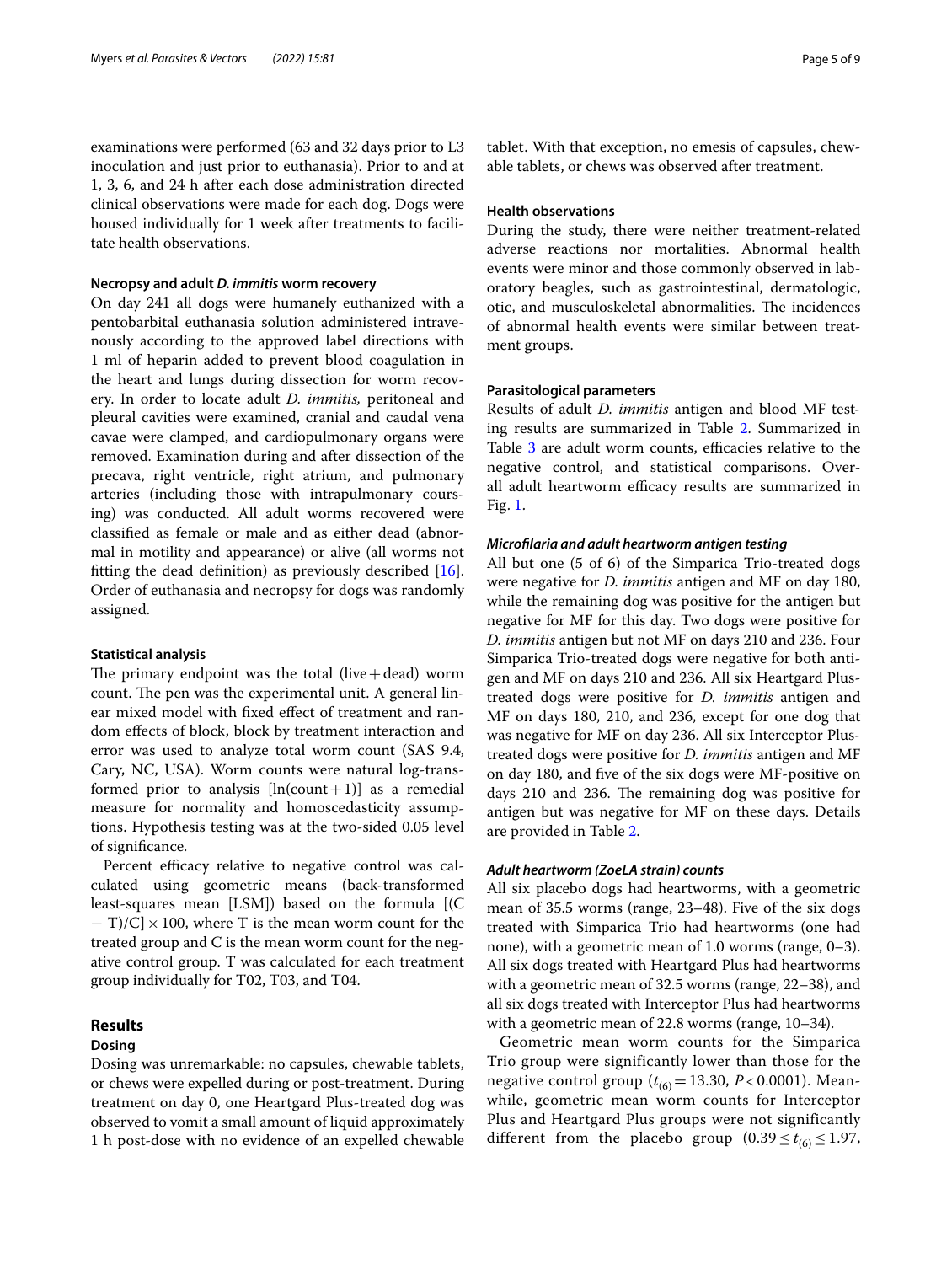<span id="page-5-0"></span>

|  |  |  |  |  |  | Table 3 Efficacy of oral Simparica Trio® compared to Heartgard® Plus or Interceptor® Plus (ZoeLA strain) |
|--|--|--|--|--|--|----------------------------------------------------------------------------------------------------------|
|--|--|--|--|--|--|----------------------------------------------------------------------------------------------------------|

| Treatment                   | Oral ML dosage                        | Days of treatment              | No. of<br>infected<br>$d$ ogs <sup>a</sup> | Adult D. immitis worm counts                       | Efficacy compared<br>to negative<br>control <sup>c</sup> |             |  |
|-----------------------------|---------------------------------------|--------------------------------|--------------------------------------------|----------------------------------------------------|----------------------------------------------------------|-------------|--|
|                             |                                       |                                |                                            | Individual worm counts Geometric mean <sup>b</sup> |                                                          | % Reduction |  |
| Negative control na         |                                       | 0, 30, 60, 90, 120, 150 6 of 6 |                                            | 23, 34, 36, 37, 40, 48                             | 35.5 $^{\rm d}$                                          | na          |  |
| Simparica Trio <sup>f</sup> | Min. 24 µg/kg moxidectin              | 0, 30, 60, 90, 120, 150 5 of 6 |                                            | $0, 1, 1, 1, 1\pm$ , 3 $\pm$                       | 1.0 <sup>e</sup>                                         | 97.2        |  |
| Heartgard plus <sup>9</sup> | Min. of 6 µg/kg ivermectin            | 0, 30, 60, 90, 120, 150 6 of 6 |                                            | 22, 33, 33, 34, 38, 3#, 8                          | $32.5^{\text{d}}$                                        | 8.5         |  |
| Interceptor plus            | Min. of 500 µg/kg milbemycin<br>oxime | 0, 30, 60, 90, 120, 150 6 of 6 |                                            | 10, 12, 32, 32, 32, 34                             | $22.8^{\text{d}}$                                        | 35.9        |  |

a Each dog was inoculated with 50 infective ZoeLA L3 of *D. immitis* on day −30

b Geometric mean counts with the same superscript letters (d–e) are not signifcantly diferent (*P*>0.05)

c All dogs were necropsied for recovery of adult *D. immitis* on day 241 (271 days post-inoculation)

 $^{\mathsf{f}}$  Analysis excluding underdosed dogs removed two dogs from this group with individual worm counts designated (‡); three of the four dogs remaining were infected with a geometric mean of 0.8 worms and reduction of 98.1%

<sup>g</sup> Analysis excluding underdosed dogs removed one dog from this group with an individual worm count designated (\#); five of the five dogs remaining were infected with a geometric mean of 31.5 worms and reduction of 11.3%



<span id="page-5-1"></span> $P \geq 0.0965$ ), and were not significantly different from each other  $(t_{(6)} = 1.57, P = 0.1664)$ . The geometric mean worm counts for the Simparica Trio group were significantly lower than the groups treated with either Heartgard Plus or Interceptor Plus  $(-12.91 \le t_{(6)} \le$ −11.33, *P* < 0.0001).

Preventive efficacies relative to negative control were 97.2% for the group treated with six monthly doses of Simparica Trio, 8.5% for the group treated with Heartgard Plus, and 35.9% for the group treated with Interceptor Plus with all dogs included. Preventive efficacies were 98.1%, 11.3%, and 35.9%, respectively, if the dogs mis-dosed once were excluded, with no difference in statistical power.

## **Discussion**

Given the serious and potentially deadly nature of heartworm disease, the goal of prevention focuses appropriately on 100% preventive efficacy of the treatment. Pulmonary arterial disease is ubiquitous in infected dogs, with adult worms beginning to cause traumatic arterial damage days after reaching the caudal pulmonary arteries [[17,](#page-8-17) [18\]](#page-8-18). Although many infected dogs show no clinical signs, infections with higher worm burdens tend to result in more signifcant clinical disease [[17](#page-8-17)], including congestive heart failure due to pulmonary hypertension [[19,](#page-8-19) [24](#page-8-20)] and increased risk of fatal caval syndrome [\[1](#page-8-0), [5\]](#page-8-4).

The most potent ML against heartworm appears to be moxidectin based on reported efficacy data on the prevention of the development of *D. immitis* in dogs [\[4](#page-8-3), [14\]](#page-8-21). Persistence and greater distribution of moxidectin are apparent consequences of its longer elimination half-life and larger distribution volume in host tissues, including adipose tissue where it is likely active against migrating *D. immitis* larvae, compared to ivermectin and milbemycin [[11](#page-8-9)]. Oral moxidectin  $(24 \mu g/kg)$  as a single dose, alone and in combination as Simparica Trio (with sarolaner and pyrantel) has demonstrated 100% efficacy against ML susceptible feld strains of *D. immitis* [[20](#page-8-5)] and significantly better efficacy than placebo or positive controls (Heartgard Plus and Interceptor Plus) against known ML-resistant strains (ZoeLA and JYD-34) when administered either 4 or 6 months consecutively [[9\]](#page-8-11).

Likewise, in feld studies, this diference between moxidectin and ivermectin efficacy has been borne out.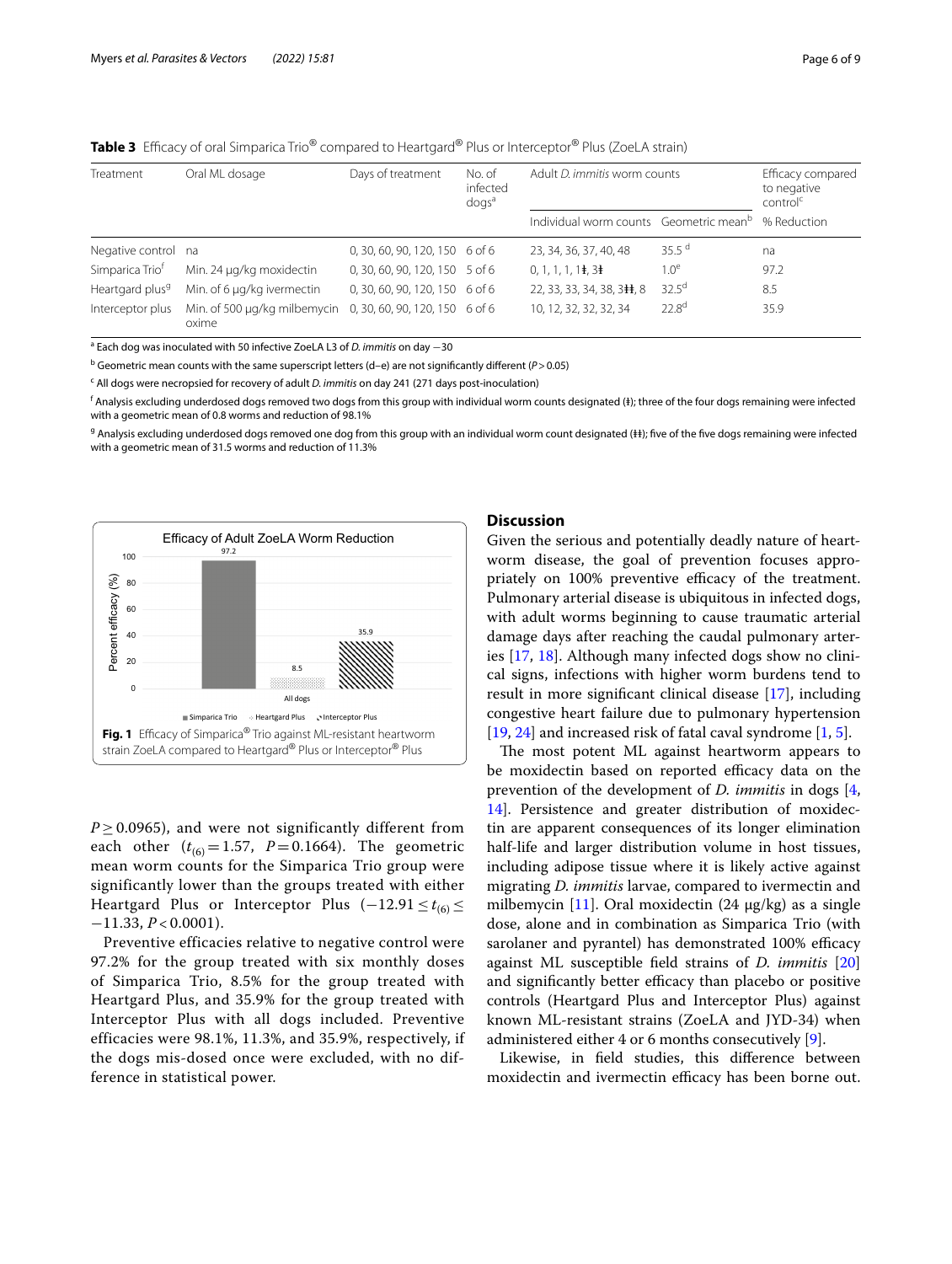In a large clinical feld study with over 240 veterinary patients enrolled from clinics where heartworm disease is endemic, including 10% of patients from multiple clinics in the LMRV region where ML resistance occurs, 11 monthly doses of moxidectin (24 µg/kg) administered in combination with sarolaner and pyrantel were completely efective in preventing the development of heartworms [[20\]](#page-8-5). Another feld study involving 19 clinics in heartworm endemic areas, including in the LMRV, used ProHeart® 12 (Zoetis), an extended-release moxidectin formulation (0.5 mg/kg), provided 100% preventive efficacy in more than [23](#page-8-22)0 client-owned dogs  $[23]$ . The positive control in both studies, Heartgard Plus, failed to provide complete protection, with two of 117 (1.7%) in the former and four of 218 (1.8%) in the latter study becoming positive. Of those, one of 117 (0.9%) and three of 218 (1.4%) developed patent infections, respectively. The development of patent infections in dogs from two separate studies under natural *D. immitis* exposure while receiving Heartgard Plus with confrmed compliance, strongly suggests that these four dogs were infected with ML-resistant heartworm strains  $[21-23]$  $[21-23]$  $[21-23]$ . These studies support the use of moxidectin in new heartworm preventive products in the face of emerging and potential spread of ML heartworm resistance.

In the present study, six consecutive monthly doses of Simparica Trio provided 97.2% efficacy relative to the negative control, compared to the  $8.5\%$  efficacy provided by Heartgard Plus and the 35.9% efficacy provided by Interceptor Plus (Fig. [1](#page-5-1)). Six monthly doses of Simparica Trio also resulted in signifcantly fewer (−12.91≤*t*(6)≤−11.33, *P*<0.0001) adult *D. immitis* in dogs compared to Heartgard Plus or Interceptor Plus against the known ML-resistant ZoeLA *D. immitis* strain.

To assess the impact of the day 60 underdosing in the two Simparica Trio-treated dogs and the one Heartgard Plus-treated dog on overall results, a separate analysis was conducted excluding data from these dogs. These results are presented in Table [3](#page-5-0). Results were similar to the analysis with data from these dogs included, in which the geometric mean worm count for the Simparica Trio-treated group was 0.8, with a 98.1% reduction in worm count compared to the negative control group (*P*<0.0001). For the Heartgard Plus-treated group, the geometric worm count was 31.5, with an 11.3% reduction in worm count compared to negative control  $(P=0.6184)$ .

The mis-dosing of the dogs on day 60 provides parallels to the real world, where compliance with label instructions is imperfect. These dogs received doses per label for 2 months, were underdosed for 1 month, and then treated per label dose for 3 more months, which could occur in a clinical setting, such as a dog temporarily gaining weight that could similarly be mis-dosed for 1 month, or a dog that gained weight and was out of the labeled dose before the dog was reassessed by a veterinarian and prescribed the appropriate larger dose of heartworm preventive. With or without perfect label adherence in this study, Heartgard Plus and Interceptor Plus lacked a signifcant reduction in worm burdens compared to placebo with the range of worms unafected by it (6 to 37 worms). In contrast, treatment with Simparica Trio with or without perfect label adherence resulted in no worms recovered at necropsy for one dog and low worm burdens for the other five (range 1–3). None of the Simparica Trio-treated dogs developed MF: fewer dogs positive for MF also reduces the opportunity for the spread of ML-resistant *D. immitis* by minimizing the reservoir for mosquitoes.

The preventive efficacies provided by Simparica Trio against the ML-resistant *D. immitis* strain evaluated in the present study support the outcomes from previous studies [[4,](#page-8-3) [10](#page-8-10)]. Comparisons of data from the present and previous studies are presented in Table [4](#page-7-0). Against MLresistant strains, three  $[4]$ , four  $[4, 9]$  $[4, 9]$  $[4, 9]$  $[4, 9]$ , and six  $[9]$  $[9]$  monthly doses of 24 μg/kg moxidectin resulted in significantly fewer adult worms (*P*<0.0001) and≥98.8%,≥95.9%, and  $\geq$  96.1% efficacy relative to placebo control, respec-tively (see Table [4](#page-7-0)). The current recommendation to prevent heartworm disease by the American Heartworm Society is continuous year-round administration of preventive drugs [[5\]](#page-8-4).

Simparica Trio and 24 µg/kg of moxidectin alone provide very high efficacy  $(>96%)$  in preventing the development of heartworms in dogs after 3–6 consecutive monthly doses. Some dogs were completely free of heartworms, and many dogs had a single worm with a geometric mean range of  $0.1-1.4$  $0.1-1.4$  heartworms (Table 4). Meanwhile, dogs treated with six monthly doses of Heartgard Plus and Interceptor Plus were all infected with multiple worms with geometric mean ranges of 8.5–18.7 and 21.2–35.9 worms, respectively. Since higher worm burdens can be correlated with more severe symptomatology, including pulmonary hypertension [\[5](#page-8-4), [17](#page-8-17), [24\]](#page-8-20), this diference in worm burden, especially against ML-resistant heartworm strains, could engender a substantial clinical beneft over time for those dogs treated with Simparica Trio.

It is estimated that a meager 30% of dogs in the USA are on an ML preventive, so despite MLs efectiveness in the prevention of heartworm with appropriate dosing, dogs are at risk of developing heartworm disease. The cause for LOE is most commonly a failure to administer the product regularly according to label instructions [[25\]](#page-8-23). Furthermore, a number of multiple ML-resistant *D. immitis* strains in the feld have been confrmed [\[4](#page-8-3)].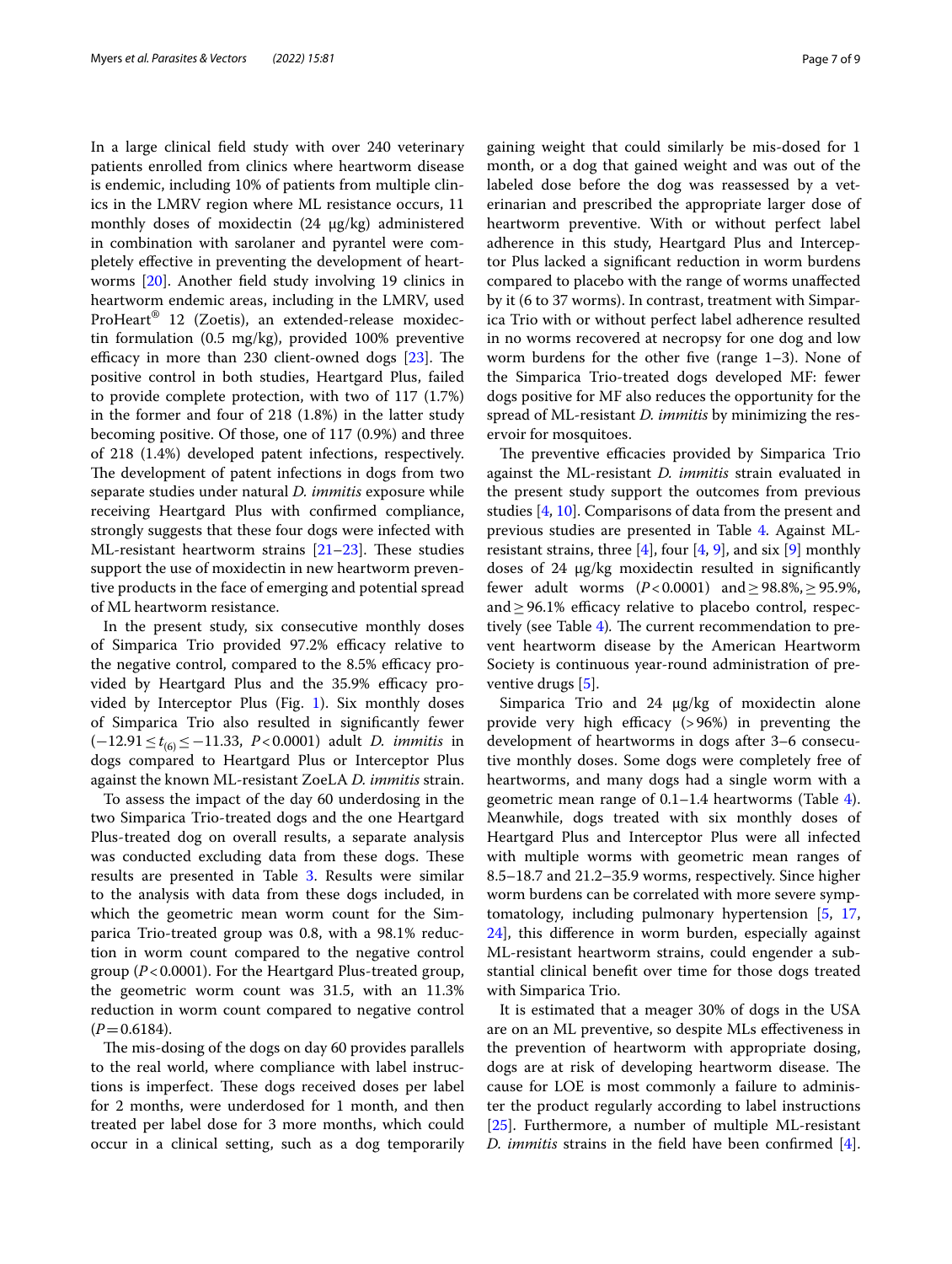<span id="page-7-0"></span>Table 4 Efficacy of oral moxidectin against ML-resistant heartworm strains compared to Simparica Trio®, Heartgard® Plus or Interceptor® Plus: summary

| Oral treatment <sup>a</sup> | No. of<br>monthly<br>treatments <sup>b</sup> | ZoeLA                                      |                                 |                |                                | JYD-34                     |                                     |                      |                                                      |  |
|-----------------------------|----------------------------------------------|--------------------------------------------|---------------------------------|----------------|--------------------------------|----------------------------|-------------------------------------|----------------------|------------------------------------------------------|--|
|                             |                                              | No. of<br>infected<br>$d$ ogs <sup>c</sup> | Adult D. immitis worm<br>counts |                | <b>Efficacy</b><br>compared to | No. of<br>infected         | Adult D. immitis worm<br>counts     |                      | Efficacy compared<br>to negative                     |  |
|                             |                                              |                                            | Range                           | Geometric mean | negative control<br>(% )       | $d$ ogs <sup>c</sup>       | Range                               | Geometric<br>mean    | control (%)                                          |  |
| Moxidectin                  |                                              | Not tested                                 |                                 |                |                                | 8 of 8                     | $7 - 29$                            | 16.8                 | $53.2^{d}$                                           |  |
| Moxidectin                  | 3                                            | $1$ of $5$                                 | $0 - 1$                         | 0.1            | $99.5^{\text{d}}$              | $1$ of 5                   | $0 - 2$                             | 0.2                  | 98.8 <sup>d</sup>                                    |  |
| Moxidectin                  | $\overline{4}$                               | $5$ of 6                                   | $0 - 3$                         | 1.1            | 96.8 <sup>e</sup>              | 5 of 6                     | $0 - 4$                             | 1.3                  | 95.9 <sup>e</sup>                                    |  |
| Moxidectin                  | 6                                            | $5$ of 6                                   | $0 - 4$                         | 1.4            | $96.1^e$                       | $2$ of 6                   | $0 - 1$                             | 0.2                  | $99.3^e$                                             |  |
| Simparica Trio              | 6                                            | $5$ of 6                                   | $0 - 3$                         | 1.0            | 97.2 <sup>9</sup>              | na                         | na                                  | na                   | na                                                   |  |
| Heartgard Plus              | 6                                            | 6 of 6<br>6 of 6                           | $25 - 36$<br>$22 - 38$          | 29.0<br>32.5   | $18.7^e$<br>8.5 <sup>9</sup>   | 6 of 6<br>6 of 6<br>6 of 6 | $6 - 18$<br>$12 - 29$<br>$19 - 34$  | 11.9<br>21.7<br>26.8 | $63.9^\mathrm{e}$<br>$37.7^{f}$<br>$10.5^{\text{t}}$ |  |
| Interceptor Plus 6          |                                              | 6 of 6<br>6 of 6                           | $16 - 37$<br>$10 - 34$          | 28.1<br>22.8   | $21.2^e$<br>35.99              | 6 of 6<br>6 of 6<br>6 of 6 | $10 - 22$<br>$14 - 37$<br>$13 - 35$ | 14.9<br>22.7<br>25.5 | $54.6^e$<br>34.9 <sup>†</sup><br>14.6 <sup>†</sup>   |  |

 $^{\rm a}$ Moxidectin administered at exact 24 µg/kg dosage. Simparica Trio (24 µg/kg moxidectin $+1.2$  mg/kg sarolaner $+5$  mg/kg pyrantel), Heartgard Plus (6 µg/kg ivermectin + 5 mg/kg pyrantel), and Interceptor Plus (500 µg/kg milbemycin oxime + 5 mg/kg praziquantel) administered according to commercial label directions, which resulted in administration of 24 to 48 µg/kg moxidectin, 6.2-15.5 µg/kg of ivermectin and 0.5 to 1.2 mg/kg milbemycin oxime

 $^{\rm b}$  Treatment administration days: one monthly treatment: day 0 [[4](#page-8-3)]; three monthly treatments: days 0, 28, and 56 [\[4\]](#page-8-3); four monthly treatments: days 0, 30, and 60 [[9](#page-8-11)], six monthly treatments: days 0, 30, 60, 90, 120, and 150 [\[9,](#page-8-11) [10,](#page-8-10) studies from this paper], and for one study, six monthly treatments were provided prior to and after inoculation on day 165 (treatments on days 0, 30, 60, 90, 120, 150, 180, 210, 240, 270, 300, 330) [\[10](#page-8-10)]

<sup>c</sup> Each dog inoculated with 50 *D. immitis* L3 on day -30, with adult heartworm recovery at necropsy 133–273 days after inoculation

<sup>d</sup> Data reference: McTier et al. [[4](#page-8-3)]

<sup>e</sup> Data reference: Kryda et al. [[9](#page-8-11)]

<sup>f</sup> Data reference: McTier et al. [<mark>10</mark>]

<sup>g</sup> Data reference: this paper

As the understanding of the geographical range of MLresistant heartworm strains is incomplete, as well as the factors, which could potentially facilitate future spread of these resistant strains, e.g., travel of dogs, use of preventive products broadly across the USA, which provide the most potent efficacy against all heartworm strains seems prudent.

Collectively, data from the present laboratory study and those from earlier laboratory and feld studies demonstrate that monthly administration of oral Simparica Trio (minimum of 24 μg/kg moxidectin) provides robust heartworm prevention against *D. immitis* strains to which most dogs in the USA will likely be exposed, including those strains such as ZoeLA that have been confrmed to be ML-resistant.

# **Conclusions**

In this laboratory study, designed to assess preventive efficacy against the ML-resistant *D. immitis* ZoeLA strain, Simparica Trio administered for six consecutive months provided 97.2% reduction in ML-resistant adult *D. immitis* relative to negative controls. No Simparica Trio-treated dogs developed MF. Additionally, Simparica Trio was signifcantly more efective than either Heartgard Plus or Interceptor Plus administered for 6 months at their approved label dosages in preventing the development of the ZoeLA ML-resistant heartworm strain.

#### **Abbreviations**

HPMC: Hydroxypropyl methylcellulose; JYD-34: *Diroflaria immitis* strain JYD-34; L3: Third-stage larvae; LMRV: Lower Mississippi River Valley; LOE: Lack of efficacy; LSM: Least-squares mean; ML: Macrocyclic lactone; ZoeLA: *Dirofilaria immitis* strain ZoeLA-2013.

#### **Acknowledgements**

The authors extend their appreciation to the personnel at the study site for their assistance in the conduct of these studies.

#### **Authors' contributions**

All authors were involved in protocol development, data interpretation, and manuscript review. JWM conducted the studies. SPM conducted the statistical analysis. All authors read and approved the fnal manuscript.

#### **Funding**

These studies were funded by Zoetis, Parsipanny, NJ, USA.

#### **Availability of data and materials**

Data supporting the conclusions of this article are included within the article.